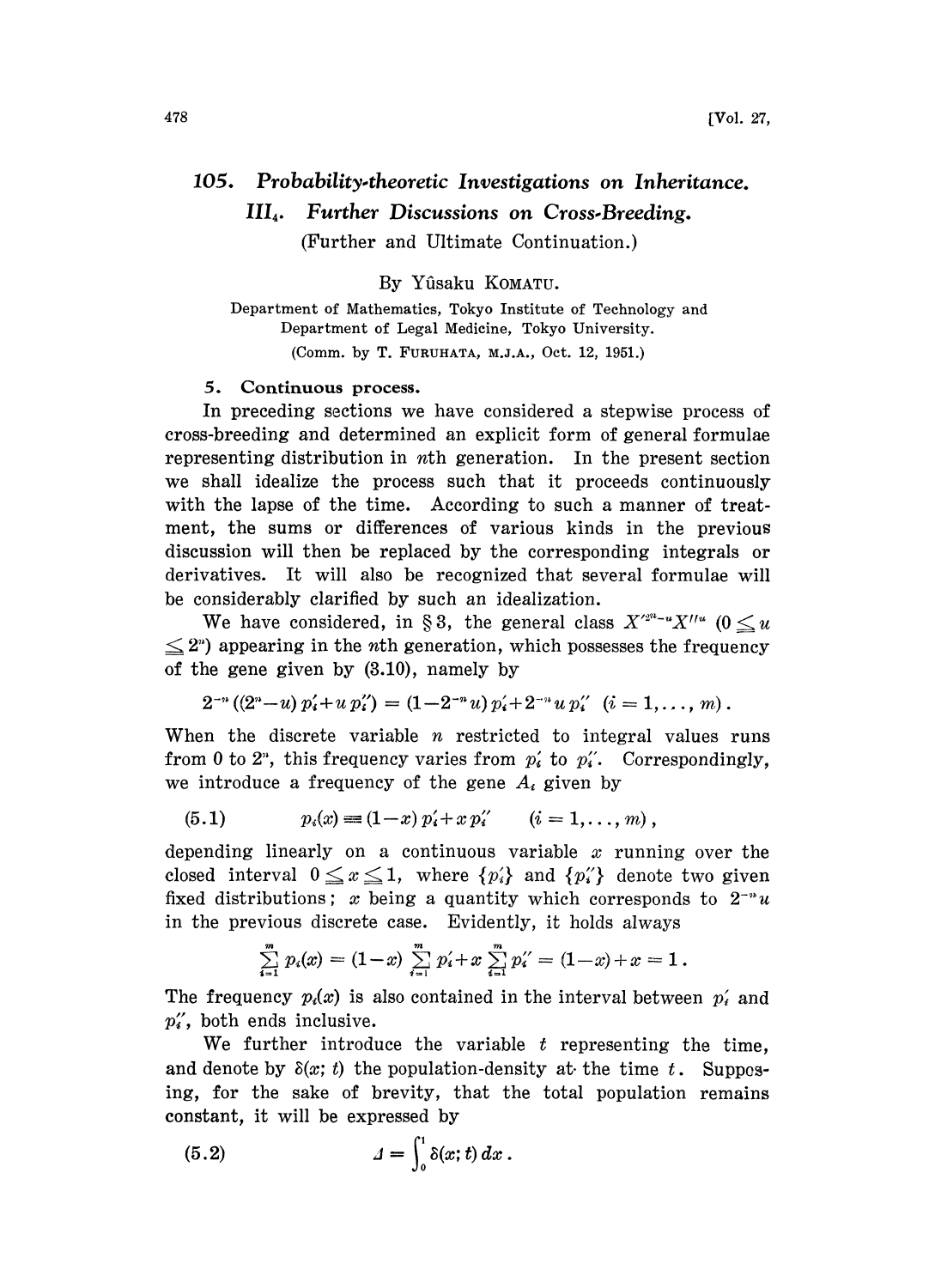While we could consider a more general case where the total population varies with t, our assumption represents that  $\Delta$  in (5.2) is independent  $t$ . We now define the relative density by

 $\rho(x; t) = \delta(x; t)/\Delta$   $(0 \le x \le 1; 0 \le t)$ .  $(5.3)$ 

Because of (5.2), we then get

$$
\int_0^1 \rho(x;t) \, dx = 1
$$

for any  $t$ .

We denote by  $\chi(x, y; t)$  the mating-velocity between the individuals belonging to the classes with distribution  $p_i(x)$  and with  $p_i(y)$ ; namely, let the matings between such individuals, within the timeinterval from t to  $t+dt$ , take place with the density given by  $x(x, y; t) dt$ . More precisely, let the number of matings between the individuals belonging to the classes with distributions from  $p_i(x)$  to  $p_i(x+dx)$  and from  $p_i(y)$  to  $p_i(y+dy)$  be

 $\chi(x, y; t) dx dy dt$ .

We further introduce the mating-velocity of population-density expressed by pressed by<br>
(5.5)  $\varphi(x, y; t) = \chi(x, y; t)/\mu$  (0  $\leq$  x,  $y \leq 1$ ; 0  $\leq$  t)

$$
(5.5) \t\t \varphi(x,y;t) = \chi(x,y;t)/\bot \t\t (0 \leq x, y \leq 1 \,;\, 0 \leq t) \,.
$$

We put, for convenience,  $x(x, y; t) = 0$  outside  $0 \le x$ ,  $y \le 1$ , and<br>then correspondingly<br>(5.6)  $\varphi(x, y; t) = 0$  (outside  $0 \le x$ ,  $y \le 1$ ). then correspondingly

$$
(5.6) \qquad \varphi(x, y; t) = 0 \qquad \text{(outside } 0 \leq x, y \leq 1).
$$

In view of the definition we remember the symmetry character  $x(x, y; t) = x(y, x; t)$ , whence it follows also that the symmetry relation

$$
(5.7) \qquad \qquad \varphi(x, y; t) = \varphi(y, x; t)
$$

is valid for all possible values of  $x, y$  and of  $t$ .

We first conclude, because of the definition, that the increase of the relative density  $(5.3)$  for fixed x is expressed in the form

$$
\rho(x; t+dt) - \rho(x; t) = -\int_{y=0}^{y=1} \varphi(x, y; t) dt dy + 2 \int_{y+z=2x} \varphi(y, z; t) dt dy
$$
  
=  $dt \int_{0}^{1} (-\varphi(x, y; t) + 2\varphi(y, 2x - y; t)) dy$ .

Here the convention (5.6) is used; in particular, it may be understood that

$$
\int_0^1 \varphi(y, 2x - y; t) dy = \begin{cases} \int_0^{2x} \varphi(y, 2x - y; t) dy & (2x \le 1), \\ \int_{2x-1}^1 \varphi(y, 2x - y; t) dy & (2x > 1). \end{cases}
$$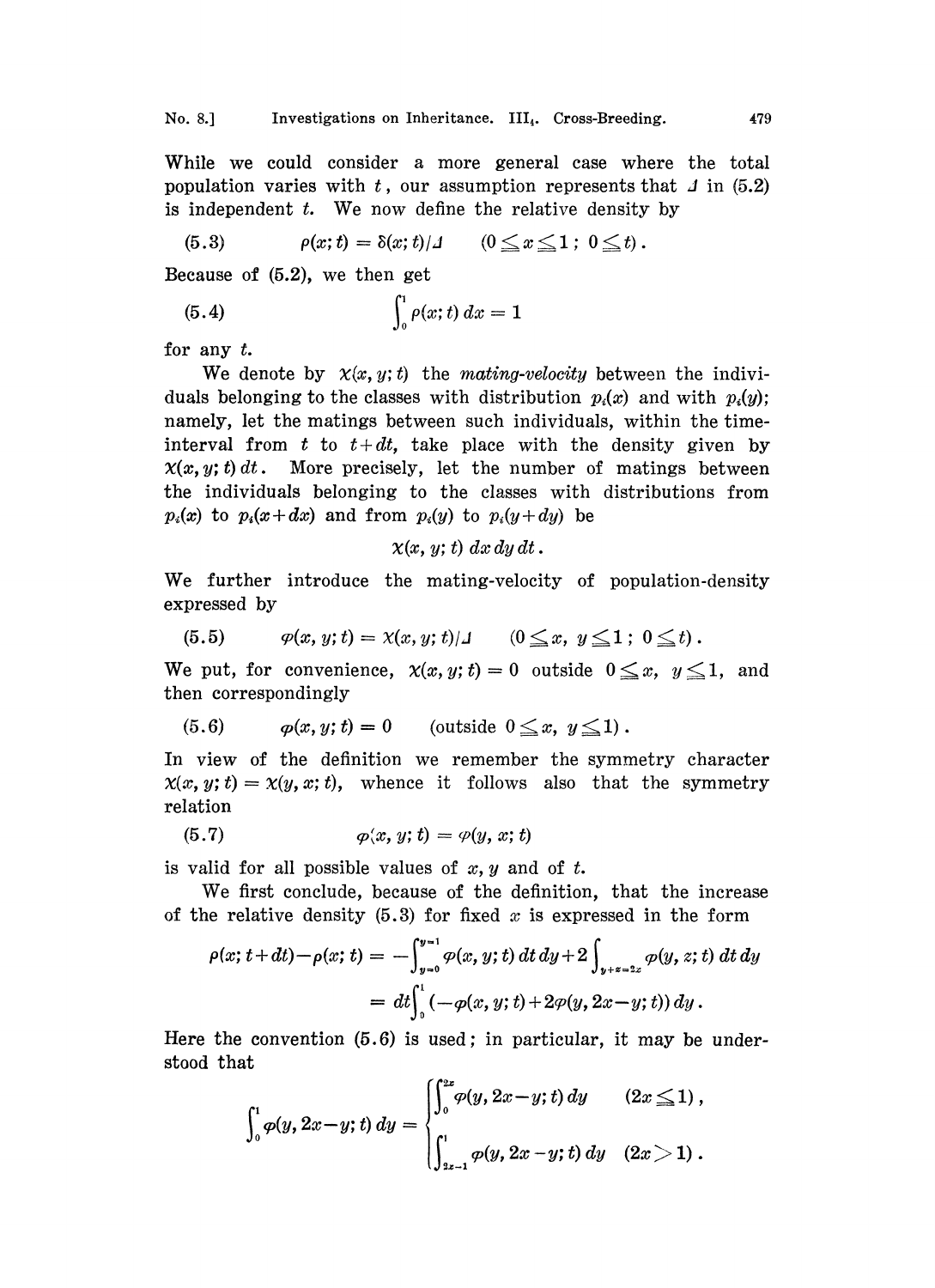The above equation yields immediately a fundamental relation

(5.8) 
$$
\frac{\partial \rho(x;t)}{\partial t} = \int_0^1 (-\varphi(x,y;t) + 2\varphi(y,2x-y;t)) dy,
$$

and, by integration,

(5.9) 
$$
\rho(x;t) = \rho(x;0) + \int_0^t dt \int_0^1 (-\varphi(x,y;t) + 2\varphi(y,2x-y;t)) dy.
$$

Now, the frequency of the gene  $A_i$  over the whole population is evidently given by

(5.10) 
$$
p_i = \int_0^i p_i(x) \, \rho(x;t) \, dx \, .
$$

It will be expected, based on our above mentioned assumption, that this quantity expresses the frequency of  $A_i$  in the limit distribution and is consequently *independent* of  $t$ . The fact of this independency may indeed also be shown analytically in the following manner. In fact, differentiation of the expression in the right-hand side of (5.10) leads us, by taking (5.8) into account, to

$$
\frac{d}{dt} \int_0^1 p_i(x) \, \rho(x; t) \, dx = \int_0^1 p_i(x) \frac{\partial \rho(x; t)}{\partial t} dx \n= \int_0^1 \int_0^1 p_i(x) (-\varphi(x, y; t) + 2\varphi(y, 2x - y; t)) \, dx \, dy \n= - \int_0^1 \int_0^1 p_i(x) \, \varphi(x, y; t) \, dx \, dy \n+ \int_0^1 \int_{-y}^{2-y} p_i \left( \frac{y+z}{2} \right) \varphi(y, z; t) \, dz \, dy .
$$

Replacing the letter  $z$  for integration variable by  $x$  everywhere in the last integral, and remembering the convention  $(5.6)$  and the symmetry relation (5.7), we further get

$$
\frac{d}{dt}\int_0^t p_i(x)\,\rho(x;t)\,dx = \int_0^t \int_0^t \left(-p_i(x)+p_i\left(\frac{x+y}{2}\right)\right)\varphi(x,y;t)\,dx\,dy
$$

$$
= \frac{p_i'-p_i'}{2}\int_0^t \int_0^t (x-y)\,\varphi(x,y;t)\,dx\,dy\,.
$$

By using now again the symmetry relation (5.7), it will be easily verified that the last integral evidently vanishes, yielding the required independency of the expression in the right-hand side on  $t$ . The now proved fact corresponds just to the last statement of  $\S 3$ .

We substitute for  $p_i(x)$  its expression (5.1), i.e.,

(5.11) 
$$
p_i(x) = p'_i - (p'_i - p'_i)x,
$$

in the right-hand member of  $(5.10)$ . In view of  $(5.4)$ , it becomes then

(5.12) 
$$
p_i = p'_i - (p'_i - p''_i) \int_0^1 x \, \rho(x; t) \, dx \, .
$$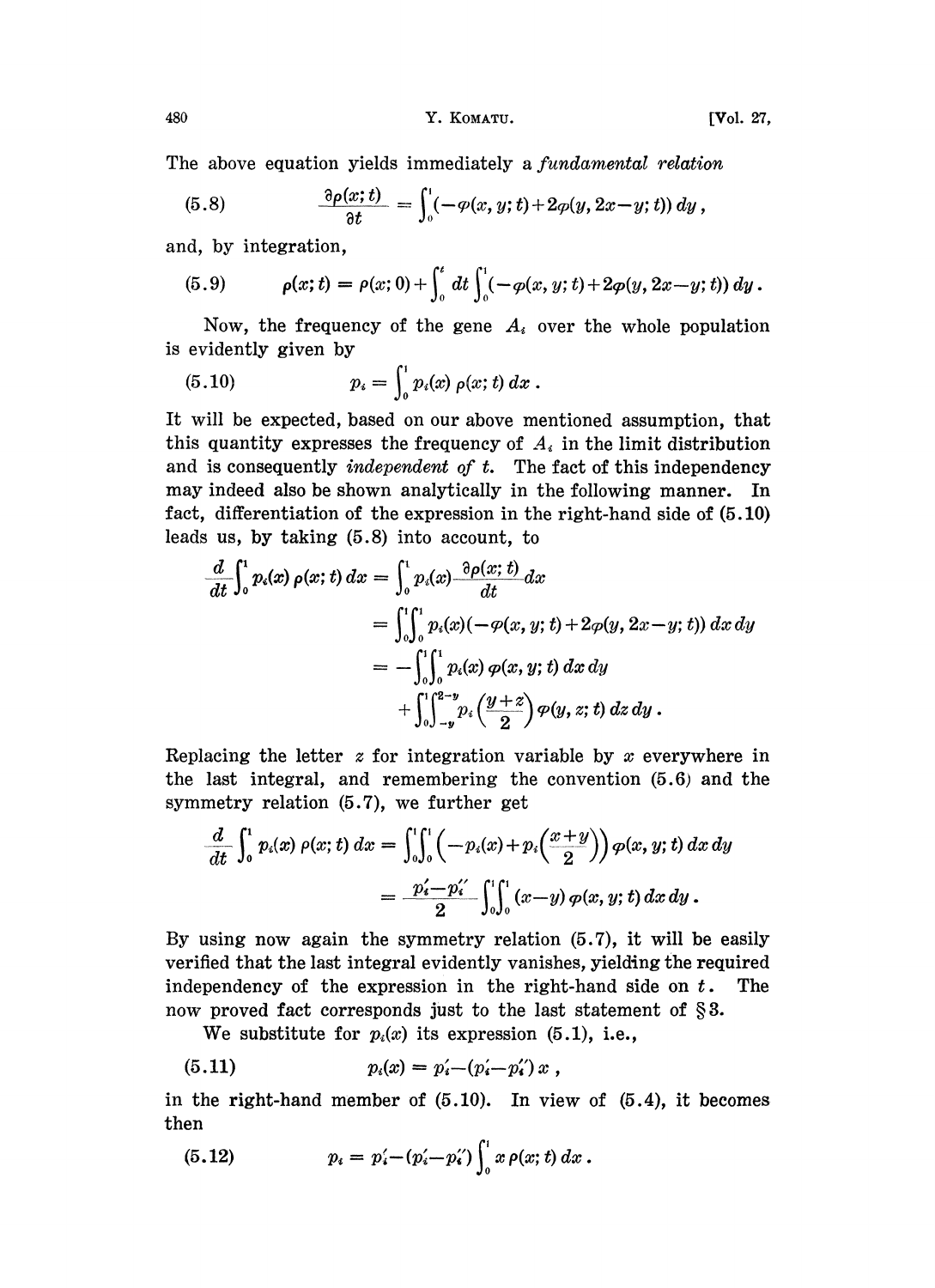Since, as just noticed,  $p_i$  is independent t, so is also the last integral. Consequently, we get immediately a useful relation:

(5.13) 
$$
\int_0^1 x(\rho(x;t)-\rho(x;0)) dx = 0.
$$

Denoting, in general, the frequencies of homozygote  $A_{ii}$  and heterozygote  $A_{ij}$ ( $i \neq j$ ) at t by  $P_{ij}(t)$  and  $P_{ij}(t)$  respectively, we then get

(5.14)  
\n
$$
P_{ii}(t) = \int_0^1 p_i(x)^2 \rho(x; t) dx ,
$$
\n
$$
(i, j = 1, ..., m; i < j),
$$
\n
$$
P_{ij}(t) = 2 \int_0^1 p_i(x) p_j(x) \rho(x; t) dx
$$

the expressions which are again after substituting (5.11) and remembering (5.4), written also in the form

$$
P_{ii}(t) = p_{i}^{'2} - 2(p'_{i} - p'_{i}) \int_{0}^{1} x \rho(x; t) dx + (p'_{i} - p''_{i})^{2} \int_{0}^{1} x^{2} \rho(x; t) dx,
$$
  
\n
$$
P_{ij}(t) = 2p'_{i} p'_{j} - 2(2p'_{i} p'_{j} - p'_{i} p''_{j} - p''_{i} p'_{j}) \int_{0}^{1} x \rho(x; t) dx
$$
  
\n
$$
+ 2(p'_{i} - p''_{i}) (p'_{j} - p'_{j}) \int_{0}^{1} x^{2} \rho(x; t) dx \qquad (i \neq j).
$$

In view of (5.13), we deduce the result

$$
P_{ii}(t) - P_{ii}(0) = -(p'_i - p''_i)^2 \varGamma(t) , \qquad (i,j = 1, \ldots, m; i < j) ,
$$
  
(5.15) 
$$
P_{ij}(t) - P_{ij}(0) = -2(p'_i - p''_i)(p'_j - p''_j) \varGamma(t)
$$

by introducing the expression

(5.16) 
$$
\Gamma(t) = \int_0^1 x^2 (\rho(x; 0) - \rho(x; t)) dx,
$$

where the function  $\rho(x; t)$  is given by the expression (5.9). It is evidently seen that this result eorresponds to the main result in the discrete case; namely,  $(5.15)$  corresponds to  $(2.30)$  and  $\Gamma(t)$  to  $\Gamma^{(n)}$  in (2.31).

The above discussion thus shows that, if we consider a continuous process, the main result can be obtained in quite a clear from. However, it is not regarded as an immediate generalization of the previous result on diserete ease. But, in order to establish sueh a generalization, we have only to introduce the concept of Stieltjes integral instead of that of ordinary integral. For instance, instead of making use of the relative density  $\rho(x; t) \geq 0$  in (5.3), we introduce a monotone increasing set-function

$$
(5.17) \qquad \qquad \sigma(x;t) \qquad \qquad (0 \le x \le 1 \,;\; 0 \le t)
$$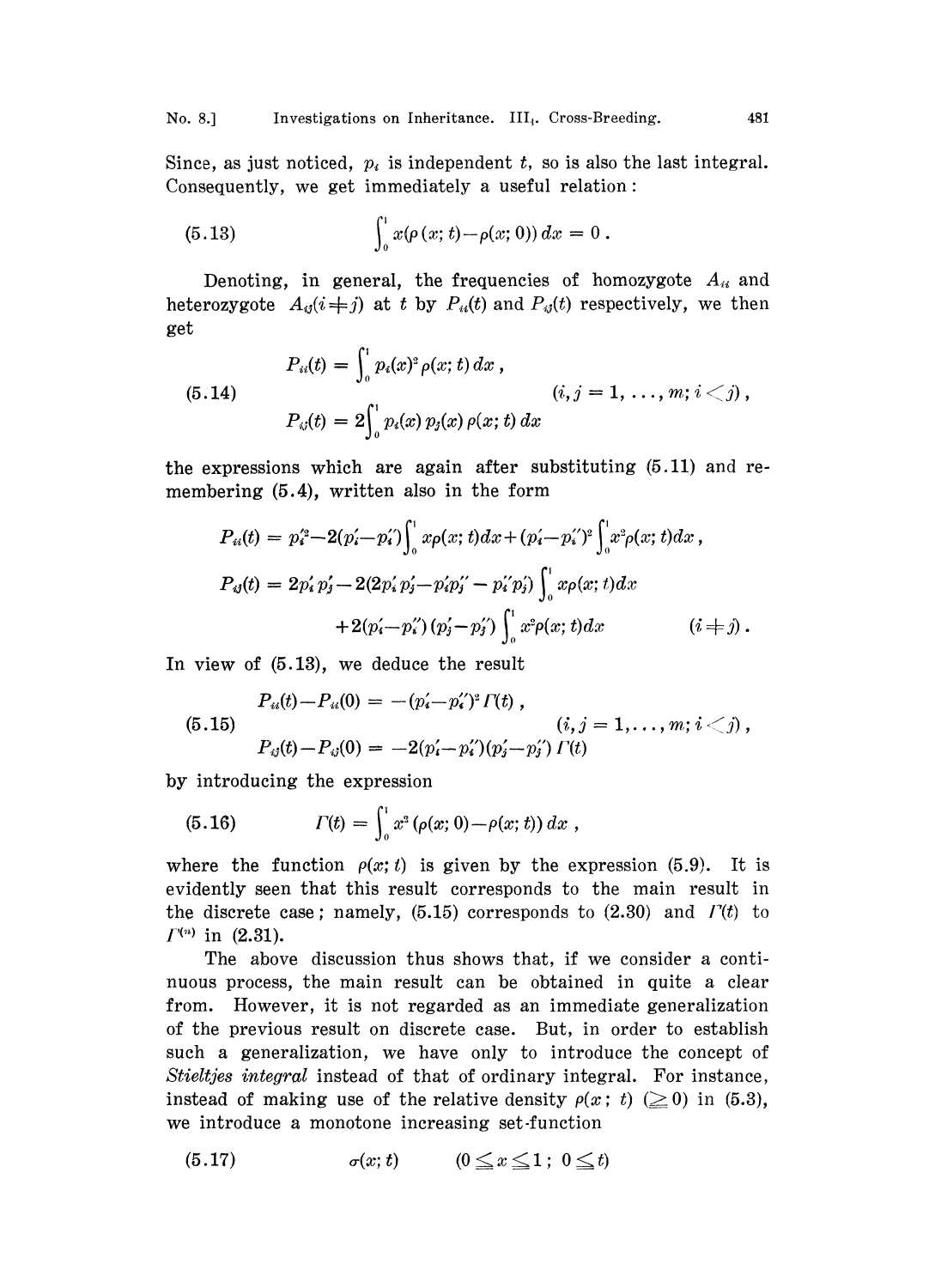which, in case of non-existence of the density-function  $\rho(x; t)$ , will be used as a substitute and a generalization of the indefinite integral

$$
\int_0^x \rho(x;t)\ dx\ .
$$

This set-function is supposed to satisfy the identity

(5.18) 
$$
\int_0^1 d\sigma(x;t) \equiv \int_{x=-0}^{x=1+0} d\sigma(x;t) = 1
$$

corresponding to (5.4), where  $d\sigma(x; t)$  denotes of course the differential with respect to the variable  $x$ ; the eventual jumps appearing at both ends must be taken into account, as emphasized explicitly in the second member in (5.18).

Under these circumstances, our main result (5.15) and (5.16) will take the following form:

(5.19)  
\n
$$
P_{ii}(t) - P_{ii}(0) = -(p'_i - p''_i)^2 \Gamma'(t) ,
$$
\n
$$
(i, j = 1, ..., m; i < j)
$$
\n
$$
P_{ij}(t) - P_{ij}(0) = -2(p'_i - p''_i)(p'_j - p''_j) \Gamma(t)
$$

and (instead of  $(5.16)$ )

(5.20) 
$$
\Gamma(t) = \int_0^1 x^2 d(\sigma(x; 0) - \sigma(x; t)).
$$

Now, the result corresponding to (4.1) is quite evident already from  $(5.15)$ ; namely, we get

$$
(5.21) \t P_{ij}(t) = P_{ij}(0) \t (i, j = 1, ..., m; 0 \leq t),
$$

provided only  $p'_i = p''_i$  for some *i*. But, if  $I'(t)$  has been generalized into the Stieltjes from  $(5.20)$ , the relation  $(4.3)$  in discrete process can also be deduced as a special case of our present result. In fact, we now suppose especially that the initial distribution is represented by a function  $\sigma(x; 0)$  such that

$$
\begin{aligned} &[\sigma(x;\;0)]_{x=-0}^{x=-0}=\lambda'\,,\qquad [\sigma(x;\;0)]_{x=-1-0}^{x=1+0}=\lambda'\,,\\ &\sigma(x;\;0)=\lambda'\qquad (0< x< 1)\,; \end{aligned}
$$

that is,  $\sigma(x; 0)$  be a step function possessing its jumps only at the end-points of the interval. It then follows that

$$
\int_0^1 x^2 d\sigma(x; 0) = \lambda'' , \quad \int_0^1 x d\sigma(x; 0) = \lambda''
$$

and hence, in view of (5.13)

$$
\Gamma(t) = \lambda'' - \int_0^1 x^2 d\sigma(x; t) = \int_0^1 (x - x^2) d\sigma(x; t).
$$